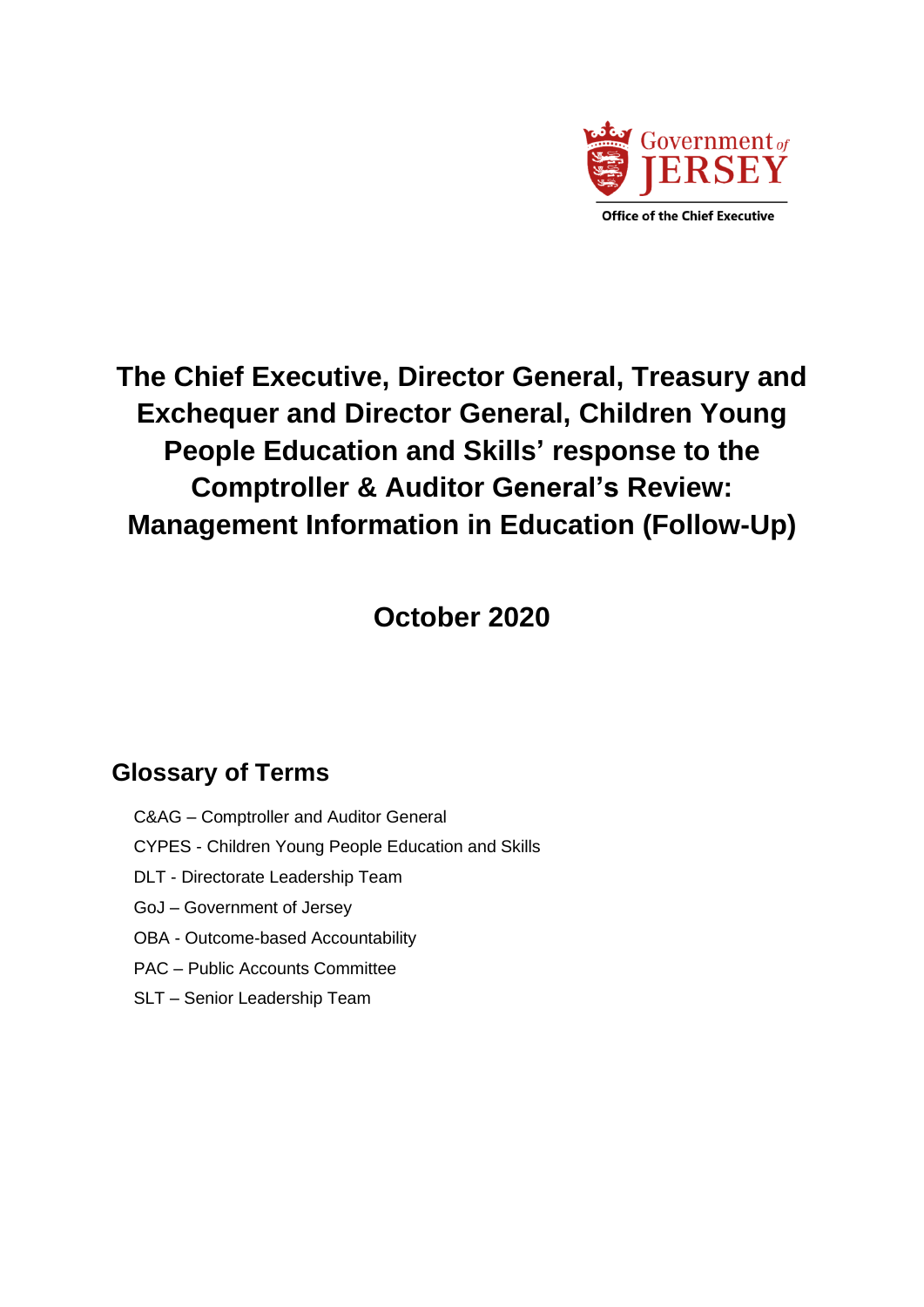Chief Executive/Treasurer/Director General's Response to **C&AG Review: [Management Information in Education \(Follow-Up\)](https://www.jerseyauditoffice.je/wp-content/uploads/2020/09/CAG-Report-on-MI-In-Education-Follow-up.pdf) - Executive Response to PAC by Friday 23rd October 2020 please.**

#### Summary of response:

Action Plan

The Chief Executive and Director General of Children Young People Education and Skills (CYPES) welcome the Comptroller and Auditor General's (C&AG) follow-up report on Management Information in Education. The Chief Executive is pleased to note that the C&AG has observed that progress has been made in this area both within CYPES and across the organisation.

The Chief Executive agrees with the C&AG that there is some way to go to embed management information as a critical decision-making tool to drive improvement in services. However, requests the Public Accounts Committee (PAC) reflect on the steps that have been taken to enable a better information-driven culture moving forward. The Chief Executive would particularly like the PAC to note the work that is being undertaken, such as the initiative to describe the golden thread between Island outcomes and departmental delivery that has been established through the Jersey Performance Framework, the cross-departmental improvement driven through the C&AG and the PAC recommendations tracker, and the building blocks that have been put in place to establish an Analytics Transformation Programme and network. It is anticipated that these initiatives will support senior executives, departmental senior leadership teams and middle managers to better use management information in business as usual activities, enabling them to make strategic decisions on improving services based on the needs of Islanders.

| <b>Recommendations</b>                                                                                                                                                                                                                       | <b>Action</b>                                                                                                                                                                                                                                                                                                                                                                                                                                                                                                                                                                                                                                           | <b>Target date</b> | <b>Responsible</b><br><b>Officer</b>                                               |
|----------------------------------------------------------------------------------------------------------------------------------------------------------------------------------------------------------------------------------------------|---------------------------------------------------------------------------------------------------------------------------------------------------------------------------------------------------------------------------------------------------------------------------------------------------------------------------------------------------------------------------------------------------------------------------------------------------------------------------------------------------------------------------------------------------------------------------------------------------------------------------------------------------------|--------------------|------------------------------------------------------------------------------------|
| R1 Ensure that co-ordinated actions are<br>taken to enable middle managers and all<br>other relevant staff groups to identify<br>the<br>management  <br>and<br>assess<br>information<br>drive<br>needed<br>to<br>organisational improvement. | <b>CYPES</b><br>A new set of performance measures have been<br>developed as part of the Operational Business Planning<br>Process. These will be socialised through the<br>directorate Senior Management Team (SLT) meetings<br>and then with Team Managers. CYPES will commit to a<br>quarterly report being created, commencing at the end<br>of Q1. Following analysis at the Directorate Leadership<br>Team Meeting (DLT) this report will be shared at SLT<br>and Team Manager meetings to show progress and<br>indicate to DLT the areas for improvement.<br>These measures are being rolled out across the<br>organisation not just within CYPES. | Q2 2021            | Head of Office,<br><b>Children Young</b><br><b>People, Education</b><br>and Skills |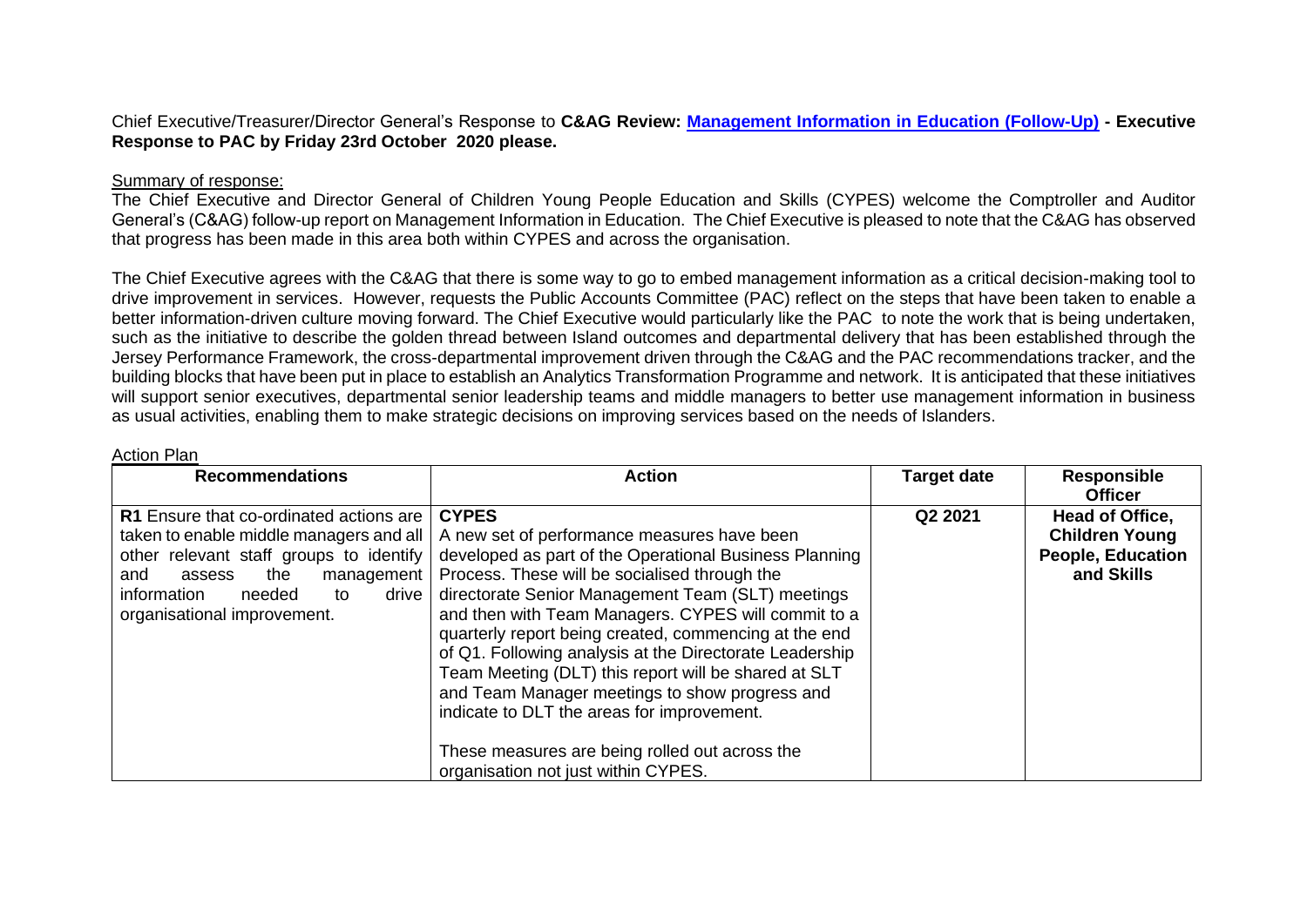| <b>Recommendations</b>                                                                                                                      | <b>Action</b>                                                                                                                                                                                                                                                                                                                                                                                                                                                                                                                                                                                                                                                                                                                                                           | <b>Target date</b> | <b>Responsible</b><br><b>Officer</b>                                               |
|---------------------------------------------------------------------------------------------------------------------------------------------|-------------------------------------------------------------------------------------------------------------------------------------------------------------------------------------------------------------------------------------------------------------------------------------------------------------------------------------------------------------------------------------------------------------------------------------------------------------------------------------------------------------------------------------------------------------------------------------------------------------------------------------------------------------------------------------------------------------------------------------------------------------------------|--------------------|------------------------------------------------------------------------------------|
| R2 Establish short, medium and long-<br>term business priorities for departmental<br>functions and teams.                                   | <b>CYPES</b><br>New team structures are being established following<br>the completion of the second phase of the Target<br>Operating Model (launched 1 September 2020). The<br>new team management structure will enable formal<br>reporting from the CYPES DLT, to directorate SLTs and<br>then to Team Manager meetings. The business<br>planning process for 2022 will commence much earlier<br>(Q3) and will be led through the department's new<br>Integrated Services and Commissioning Team. Cross-<br>department sessions involving increased numbers of<br>staff from more tiers of the organisation will enable a<br>more coherent, bottom-up approach to business<br>planning. This will be delivered through the focus of<br>commission and transformation. | Q4 2021            | Head of Office,<br><b>Children Young</b><br><b>People, Education</b><br>and Skills |
| R3<br>Develop,<br>report and<br>monitor<br>outcome-based performance indicators<br>and targets at function and team levels<br>within CYPES. | <b>CYPES</b><br>As identified at R1, a new set of performance measures<br>have been developed for 2021, which will be socialised<br>throughout the team and reported on regularly. Through<br>the next stage of the CYPES Target Operating Model<br>and the forthcoming department business support<br>review, the department will seek to increase its capacity<br>and capability in data management. This will enable a<br>greater focus on outcome-based reporting at increased<br>levels of the organisation, not just the DLT but also to<br>include the Team Manager level. Reporting upwards of<br>performance measures will enable the DLT to have a<br>more comprehensive view of performance across<br>CYPES.                                                 | Q4 2021            | Head of Office,<br><b>Children Young</b><br><b>People, Education</b><br>and Skills |
| R4 Develop reporting dashboards at<br>function and team levels to record<br>progress against the identified business<br>priorities.         | <b>CYPES</b><br>The DLT has started to use Power BI to report on key<br>performance measures. However, this work needs<br>advancing to enable the reporting of relevant measures                                                                                                                                                                                                                                                                                                                                                                                                                                                                                                                                                                                        | Q4 2021            | Head of Office,<br><b>Children Young</b><br><b>People, Education</b><br>and Skills |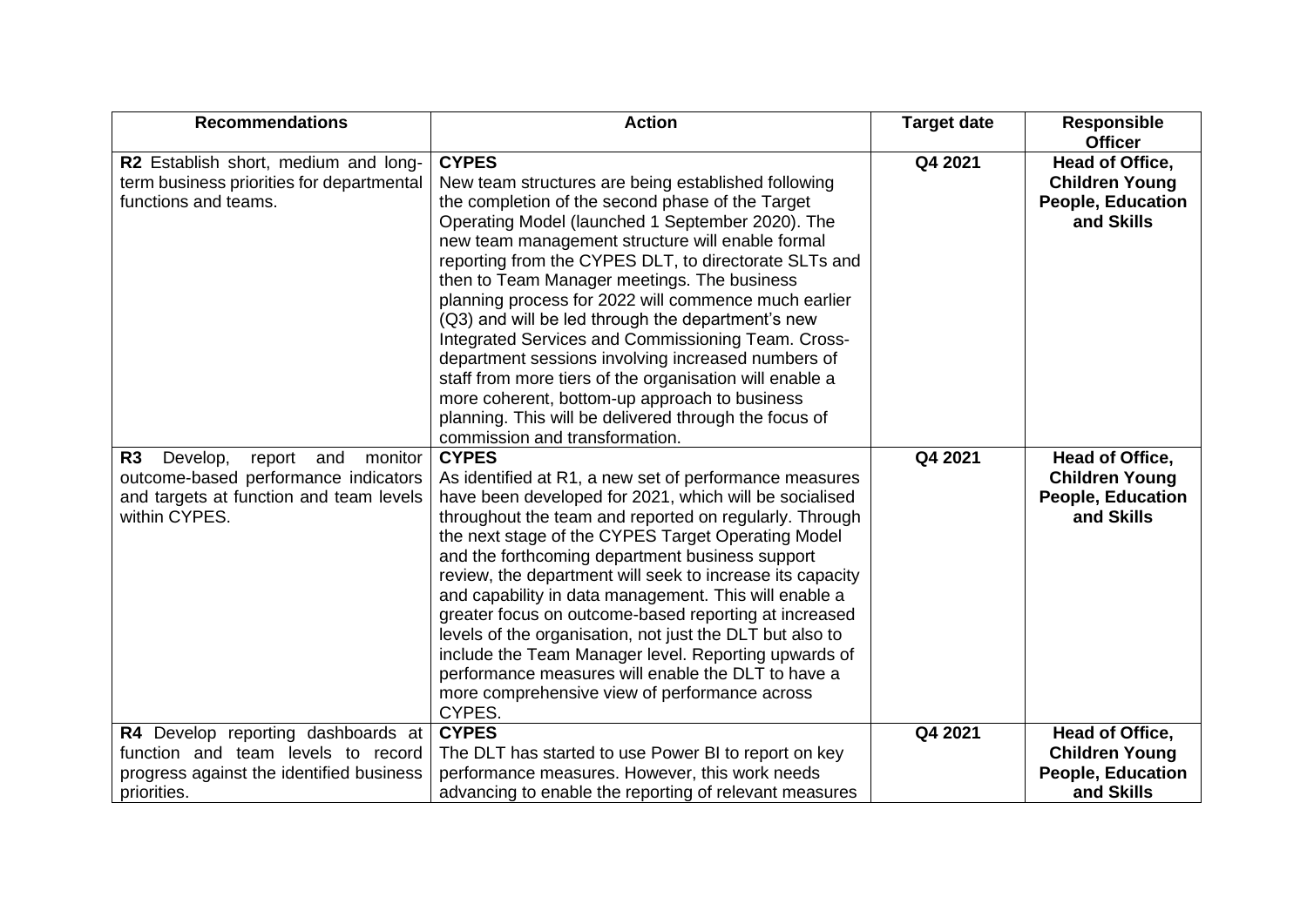| <b>Recommendations</b>                                                                                                                                                                                                                                      | <b>Action</b>                                                                                                                                                                                                                                                                                                                                                                                                                     | <b>Target date</b>                                                                                         | <b>Responsible</b><br><b>Officer</b>                                                                |
|-------------------------------------------------------------------------------------------------------------------------------------------------------------------------------------------------------------------------------------------------------------|-----------------------------------------------------------------------------------------------------------------------------------------------------------------------------------------------------------------------------------------------------------------------------------------------------------------------------------------------------------------------------------------------------------------------------------|------------------------------------------------------------------------------------------------------------|-----------------------------------------------------------------------------------------------------|
|                                                                                                                                                                                                                                                             | to different teams. This recommendation sits alongside<br>R1 and R3 and will form part of a reporting strategy for<br>the department, to be delivered during 2021.<br>Dashboards will be rolled out on a permissions basis,<br>allowing other teams access to data they need on<br>demand to facilitate work towards their business<br>priorities.                                                                                |                                                                                                            |                                                                                                     |
| <b>R5</b> Establish triggers and controls within<br>the education function for exception<br>reporting that managers at all levels<br>should use to determine whether to<br>escalate issues as part of the risk<br>management process.                       | <b>CYPES</b><br>Regular reporting of appropriate metrics will form part of<br>the Education SLT agenda. Escalation to the DLT<br>agenda will enable the department's senior team to<br>determine whether to escalate further to the Executive<br>Leadership Team through the risk management<br>structure. When establishing metrics, a threshold for<br>escalation reporting should be identified to enable<br>upward reporting. | Q4 2021                                                                                                    | Head of Office,<br><b>Children Young</b><br><b>People, Education</b><br>and Skills                  |
| Develop<br>R <sub>6</sub><br>and<br>implement<br>a<br>Government-wide strategy for data<br>quality to include:<br>• corporate data quality standards;<br>• departmental specific standards; and<br>• a data quality management and<br>monitoring programme. | COO M&D Information Governance to lead on<br>creating a data strategy in conjunction with our three<br>major programmes (Cyber, ITS and MS Foundations).<br>The data strategy should be aligned to business<br>strategic goals incorporating data policies, standards,<br>quality and monitoring and have measurable outcomes<br>and a future roadmap.                                                                            | $\overline{Q12021}$ –<br><b>Strategy</b><br><b>Developed</b><br>Q2 2022-<br><b>Strategy</b><br>Implemented | <b>Head of</b><br><b>Information</b><br>Governance,<br><b>Modernisation &amp;</b><br><b>Digital</b> |
| R7 Finalise and issue data guidelines<br>for effective use of data by schools.                                                                                                                                                                              | <b>CYPES</b><br>The department's data team will work alongside school<br>data staff to review the current data guidelines and<br>assess any gaps.                                                                                                                                                                                                                                                                                 | Q4 2021                                                                                                    | Head of Office,<br><b>Children Young</b><br><b>People, Education</b><br>and Skills                  |
| Implement<br>coherent<br>R <sub>8</sub><br>a<br>and<br>systematic programme to<br>monitor<br>compliance with data quality guidelines<br>across the education function.                                                                                      | <b>CYPES</b><br>The second phase of the department's Target<br>Operating Model has just been completed. A business<br>support review has just been launched, which includes<br>a review of the capacity and capability of the                                                                                                                                                                                                     | Q2 2022                                                                                                    | Head of Office,<br><b>Children Young</b><br><b>People, Education</b><br>and Skills                  |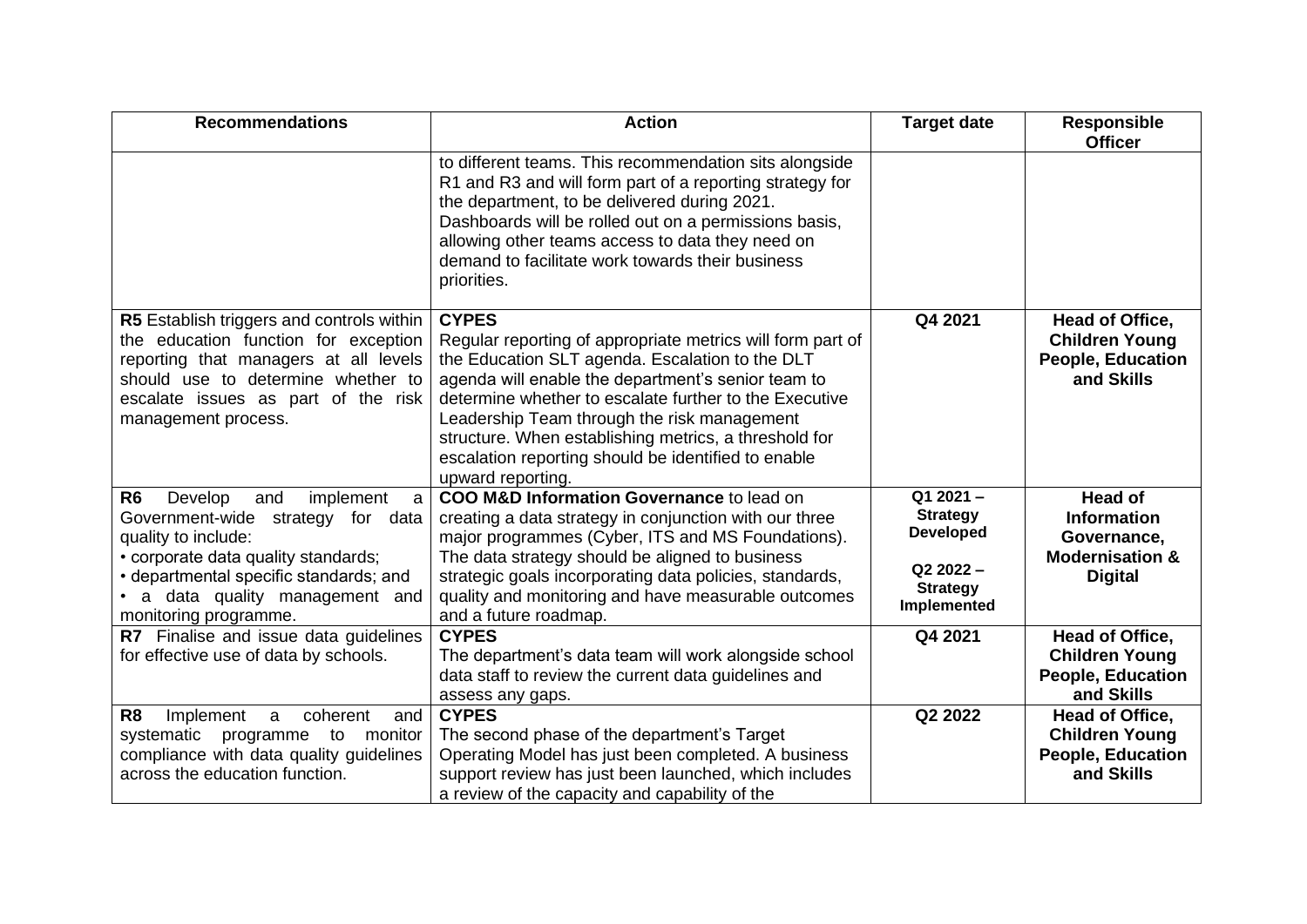| <b>Recommendations</b>                                                                                                                      | <b>Action</b>                                                                                                                                                                                                                                                                                                                                                                                                                                                                                                                                                                                                 | <b>Target date</b>                                    | <b>Responsible</b><br><b>Officer</b>                                                    |
|---------------------------------------------------------------------------------------------------------------------------------------------|---------------------------------------------------------------------------------------------------------------------------------------------------------------------------------------------------------------------------------------------------------------------------------------------------------------------------------------------------------------------------------------------------------------------------------------------------------------------------------------------------------------------------------------------------------------------------------------------------------------|-------------------------------------------------------|-----------------------------------------------------------------------------------------|
|                                                                                                                                             | department's data function and future requirements.<br>The need to address this recommendation to ensure a<br>focus on data quality and compliance will be fed into the<br>review.                                                                                                                                                                                                                                                                                                                                                                                                                            |                                                       |                                                                                         |
| R9 Ensure that there is a clear link<br>between CYPES, team and individual<br>outcome-based<br>objectives<br>and<br>performance indicators. | <b>CYPES</b><br>This recommendation sits alongside the first four<br>recommendations. Establishing performance measures<br>through the business planning process that link back to<br>outcome indicators and then developing a system of<br>reporting and escalation will ensure a greater<br>coherence of the use of management information<br>across the department. The implementation of the My<br>Conversation, My Goals system across GoJ also allows<br>for the monitoring of individual objectives and provides<br>a platform for managers to regularly check on progress<br>with their team members. | Q4 2021                                               | Head of Office,<br><b>Children Young</b><br><b>People, Education</b><br>and Skills      |
| R10 Develop, report and monitor<br>outcome-based performance indicators<br>for Skills Jersey.                                               | <b>CYPES</b><br>In Q3 2020, Skills Jersey will draft service level<br>performance measures using OBA scorecards. From<br>these, data development agendas will be established,<br>and these will influence business level metrics. Work<br>on the Data Development Agenda will continue in Q4<br>2020 to enable a complete review in Q2 2021. Skills<br>Jersey intend to involve teams in performance<br>conversations around indicators and performance<br>measures and induct them to OBA methodology in Q4<br>2020.                                                                                         | Q2 2021                                               | <b>Director of Young</b><br>People, Further<br><b>Education, Skills</b><br>and Learning |
| R11 Embed the use of the C&AG<br>recommendation<br>tracker across the<br>mechanism to<br>States as<br>a<br>drive<br>improvement             | The C&AG and PAC recommendation tracker records<br>action plans in response to recommendations for all<br>departments. A 'Tracker Group' has been established to<br>embed the use of the tracker across all departments and                                                                                                                                                                                                                                                                                                                                                                                   | Complete-<br>processes<br>established and<br>embedded | <b>Chief of Staff</b>                                                                   |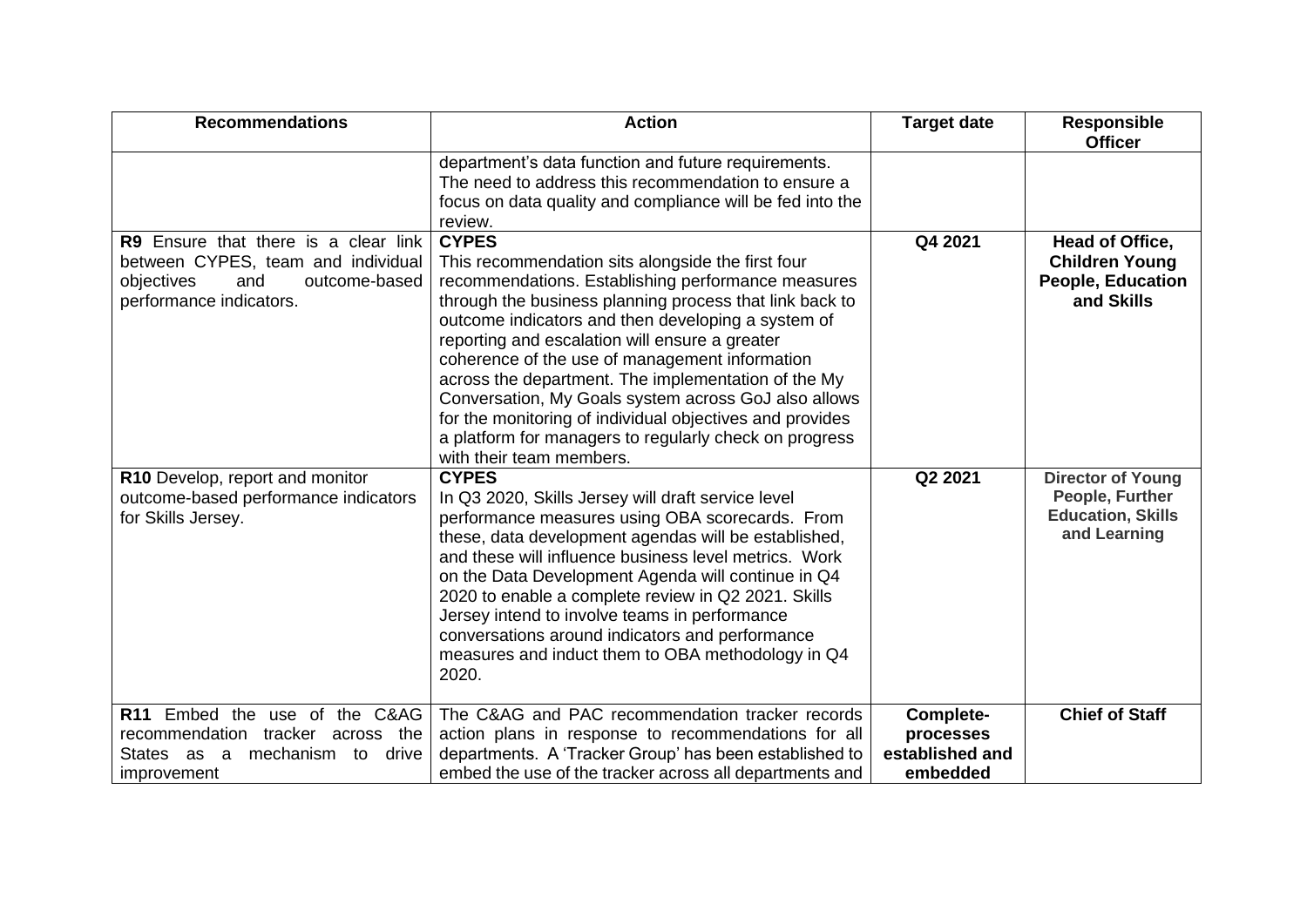| <b>Recommendations</b>                                                                                                                                  | <b>Action</b>                                                                                                                                                                                                                                                                                                                                                                                                                                                                                                                                                  | <b>Target date</b> | <b>Responsible</b><br><b>Officer</b>                                                              |
|---------------------------------------------------------------------------------------------------------------------------------------------------------|----------------------------------------------------------------------------------------------------------------------------------------------------------------------------------------------------------------------------------------------------------------------------------------------------------------------------------------------------------------------------------------------------------------------------------------------------------------------------------------------------------------------------------------------------------------|--------------------|---------------------------------------------------------------------------------------------------|
|                                                                                                                                                         | to champion the benefits of improvement within<br>departments.                                                                                                                                                                                                                                                                                                                                                                                                                                                                                                 |                    |                                                                                                   |
|                                                                                                                                                         | Action plans recorded in the tracker are periodically<br>monitored and progress against plans is reported to the<br>Operating Committee, which includes representatives<br>from all departments. Whilst recommendations often<br>focus on a particular business area, the Operating<br>Committee discuss how they can be applied more<br>thematically across the organisation to drive corporate<br>improvement. The PAC tracker is also used by the Chief<br>Executive in discussions with Directors General as a tool<br>to monitor progress in departments. |                    |                                                                                                   |
| <b>R12</b><br>Develop<br>mechanisms<br>within<br>CYPES for systematic monitoring of and<br>shared<br>learning<br>from<br>schools<br>complaints.         | <b>CYPES</b><br>A working party has already been established, which<br>includes colleagues from Customer and Local Services<br>to address this recommendation. A meeting has already<br>taken place with the Primary Head<br>Teacher<br>Representatives to establish the barriers to reporting<br>complaints and how best this can be resolved. A<br>commitment has been made to review current systems,<br>reporting lines and adherence to the Government of<br>Jersey Feedback Policy.                                                                      | Q2 2021            | Head of Office,<br><b>Children Young</b><br><b>People, Education</b><br>and Skills                |
| R13 Ensure that there is clear co-<br>ordination and leadership<br>of the<br>management information agenda both<br>at corporate and departmental level. | <b>SPPP</b><br>A thorough review of the wider management information<br>and analytics landscape across the organisation has<br>been conducted and as a result a Hub and Spoke model<br>for organisation-wide Data Analytics has been agreed at<br>executive level in August 2020. This will create a<br>dedicated central analytics team who will lead and<br>coordinate departmental teams. A joined leadership<br>team across the hub and spoke teams will be created<br>and will lead and coordinate the management                                         | Q2 2021            | <b>Director General,</b><br><b>Strategic Policy,</b><br><b>Planning and</b><br><b>Performance</b> |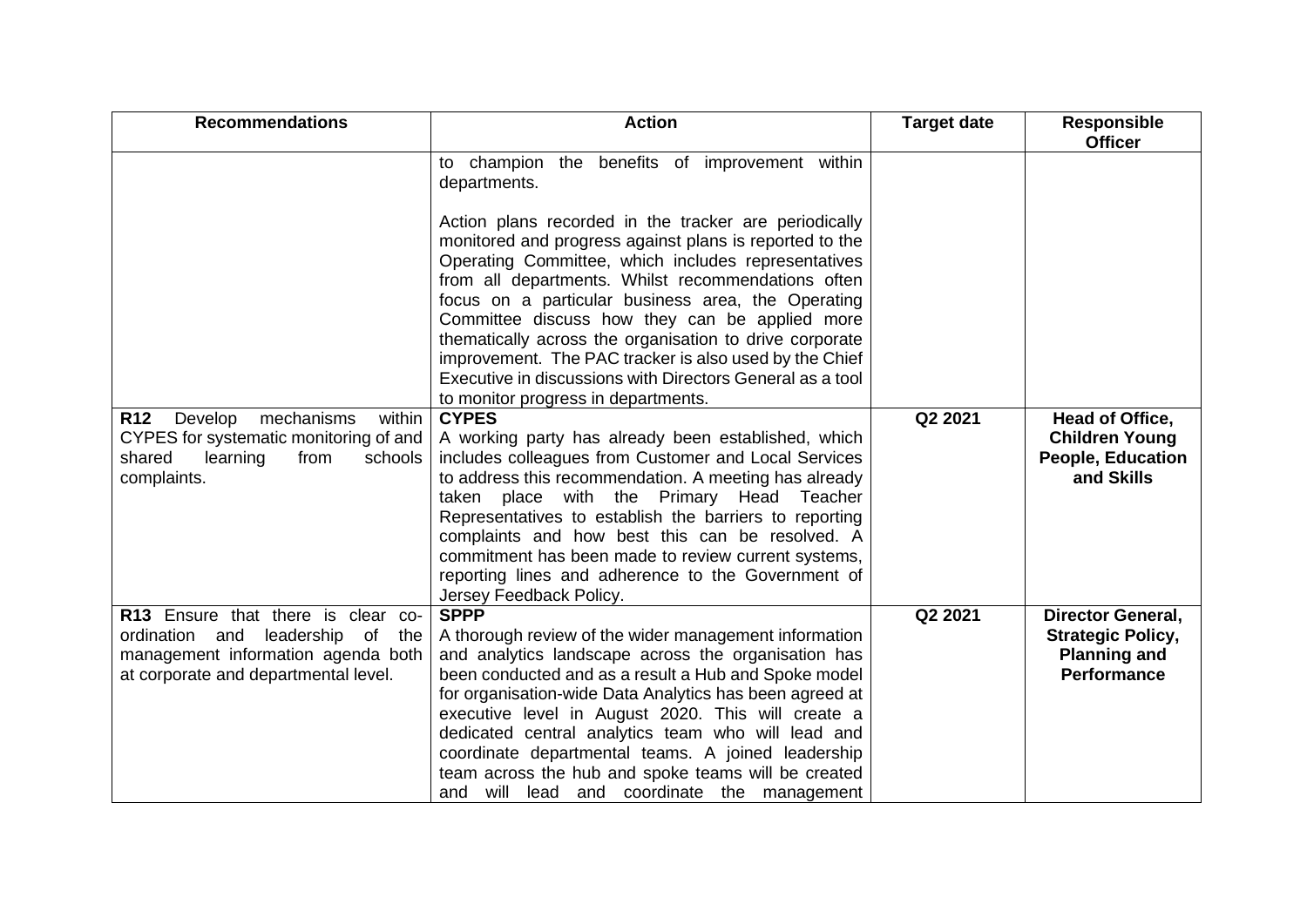| <b>Recommendations</b> | <b>Action</b>                                                                                                                                                                                                                   | <b>Target date</b> | <b>Responsible</b><br><b>Officer</b> |
|------------------------|---------------------------------------------------------------------------------------------------------------------------------------------------------------------------------------------------------------------------------|--------------------|--------------------------------------|
|                        | information agenda across the organisation. In addition,<br>a wider network of data analysts is coordinated by the<br>central team and supports the implementation of<br>standards, good practice and professional development. |                    |                                      |

## Recommendations not accepted

| naatior<br>Recon<br>.<br> | $\cdots$<br>٦ı<br>י הופטווסו.<br>100JU<br>- 191 |
|---------------------------|-------------------------------------------------|
|                           |                                                 |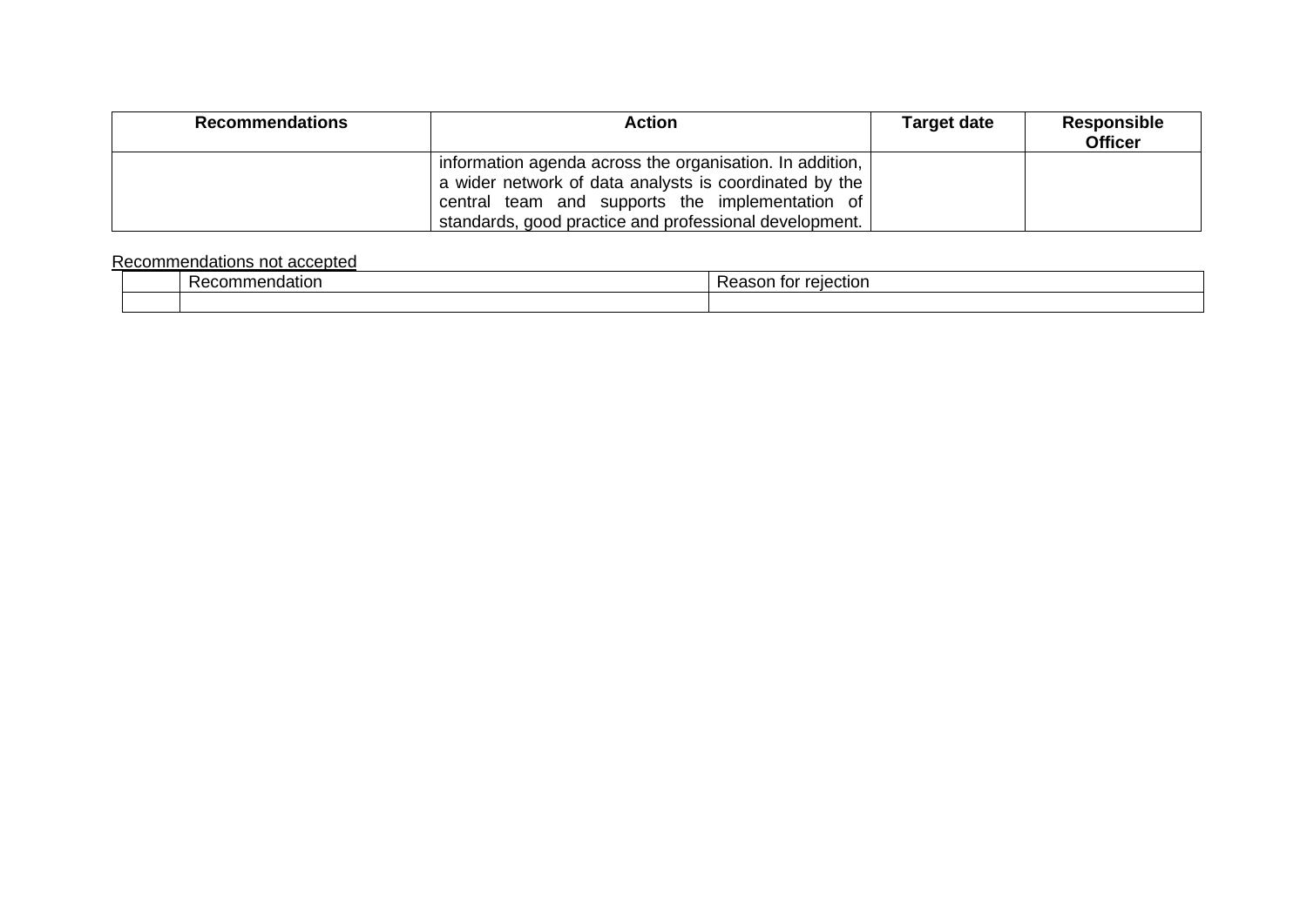## **Appendix – Notes on our approach to measuring outcomes and monitoring service and people performance**

The Government of Jersey is using the outcome-based accountability approach. Based on this approach, we distinguish between 'outcome indicators' and 'service performance measures'. The graphic below illustrates in a simple way the difference between the two.



The consistent use of the two terms helps identifying accountability and supports a strong golden thread from sustainable wellbeing outcomes to organisational to teams and personal objectives.

The organisation's strategic framework, as shown below, provides the components of this golden thread.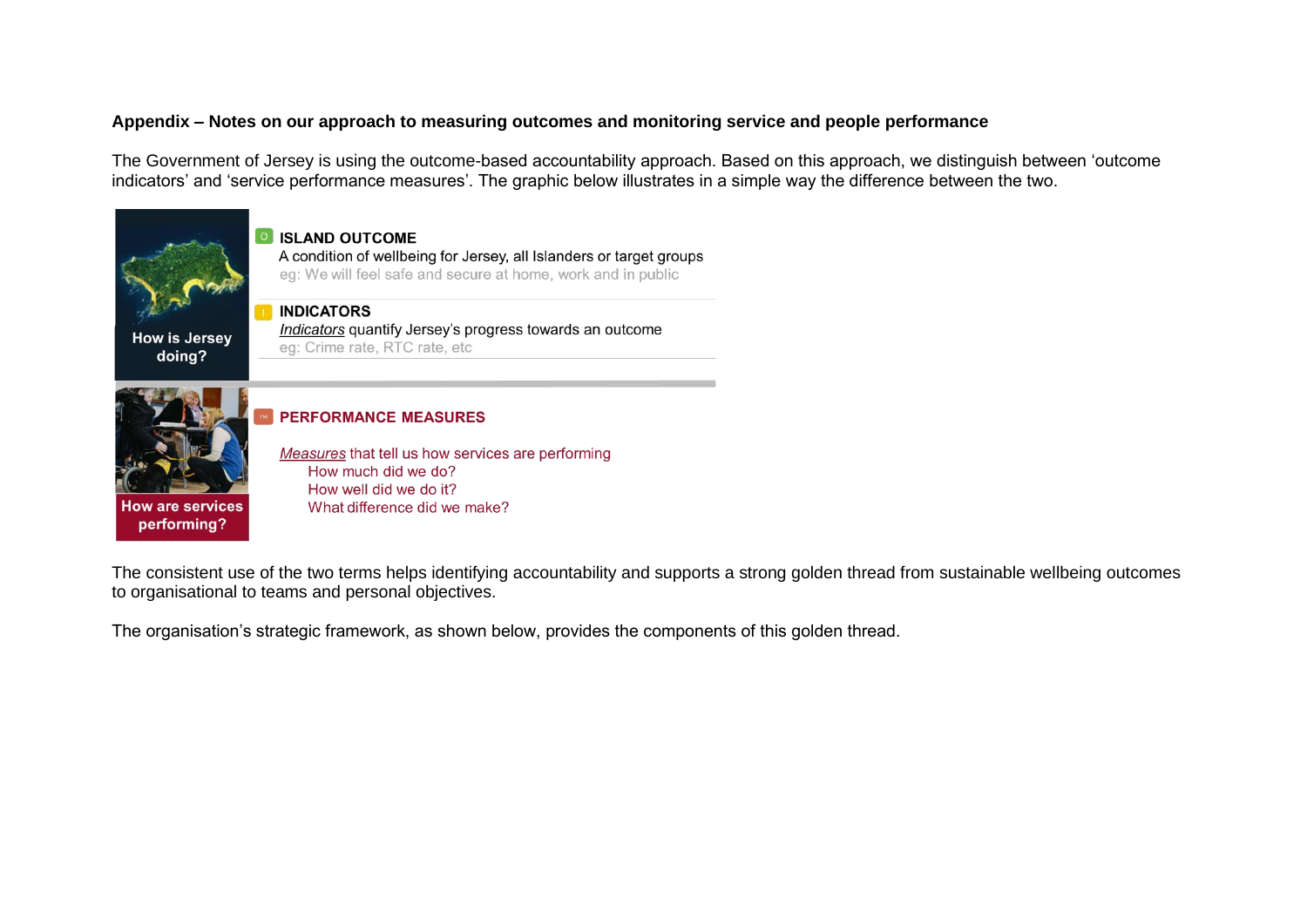

The Jersey Performance Framework consists of a wide range of outcomes and their related indicators to help understanding how Jersey is doing. The framework will be extended in 2021 to include service performance measures providing information on how government services are doing. The interactive framework can be found on gov.je.

<https://www.gov.je/Government/PlanningPerformance/GovernmentPerformance/Pages/GovernmentPerformanceMeasures.aspx>